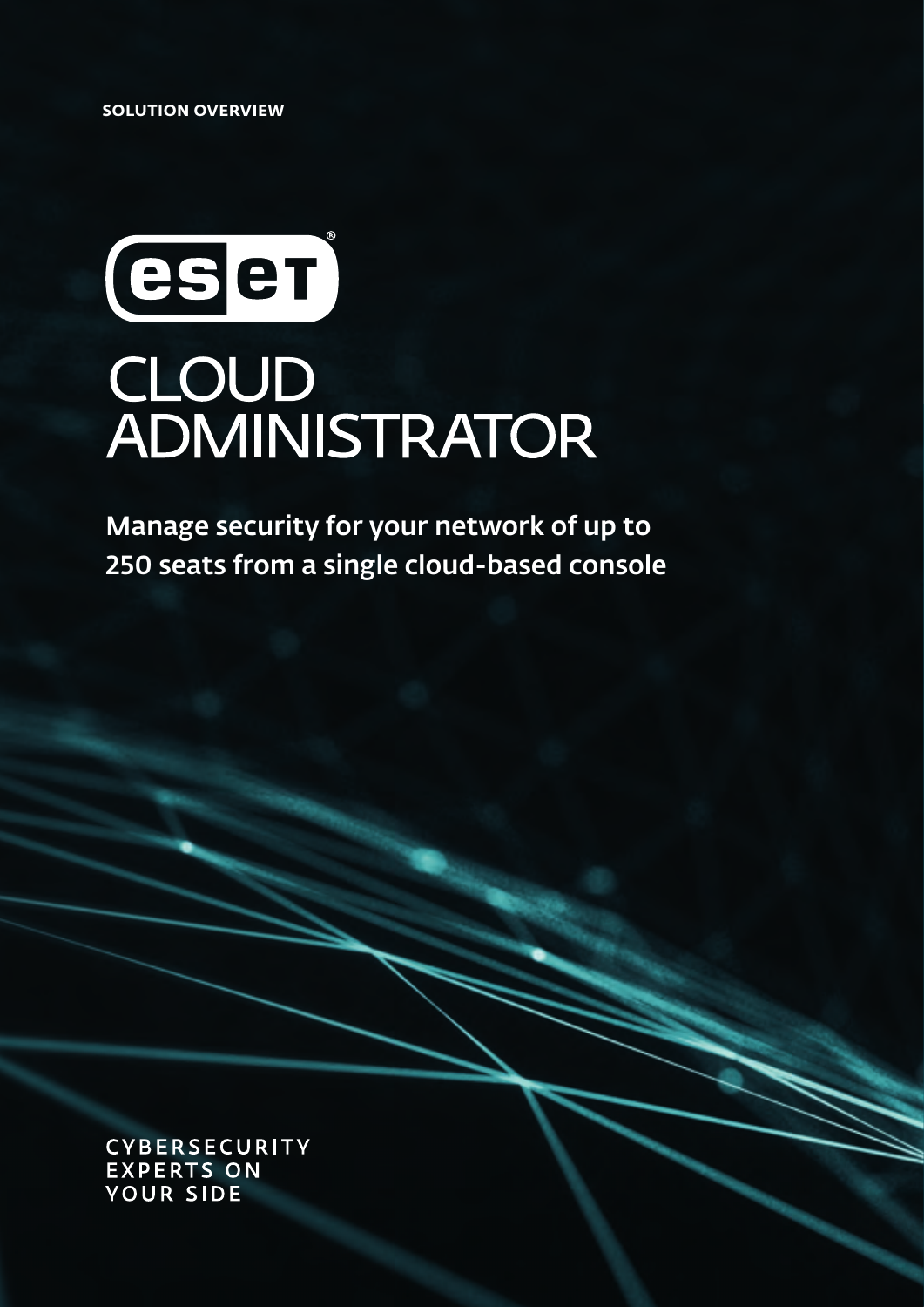With ESET Cloud Administrator, you can manage your company network security without the need to buy, install or maintain additional hardware. This solution is offered as a service to ESET business customers with up to 250 seats, reducing the total cost of ownership of the security solution and allowing you to concentrate on other important tasks. It is accessible anytime and anywhere via a web-based console. Setup of ESET Cloud Administrator and deployment of ESET security products is fast and easy, and gives you visibility of overall network security.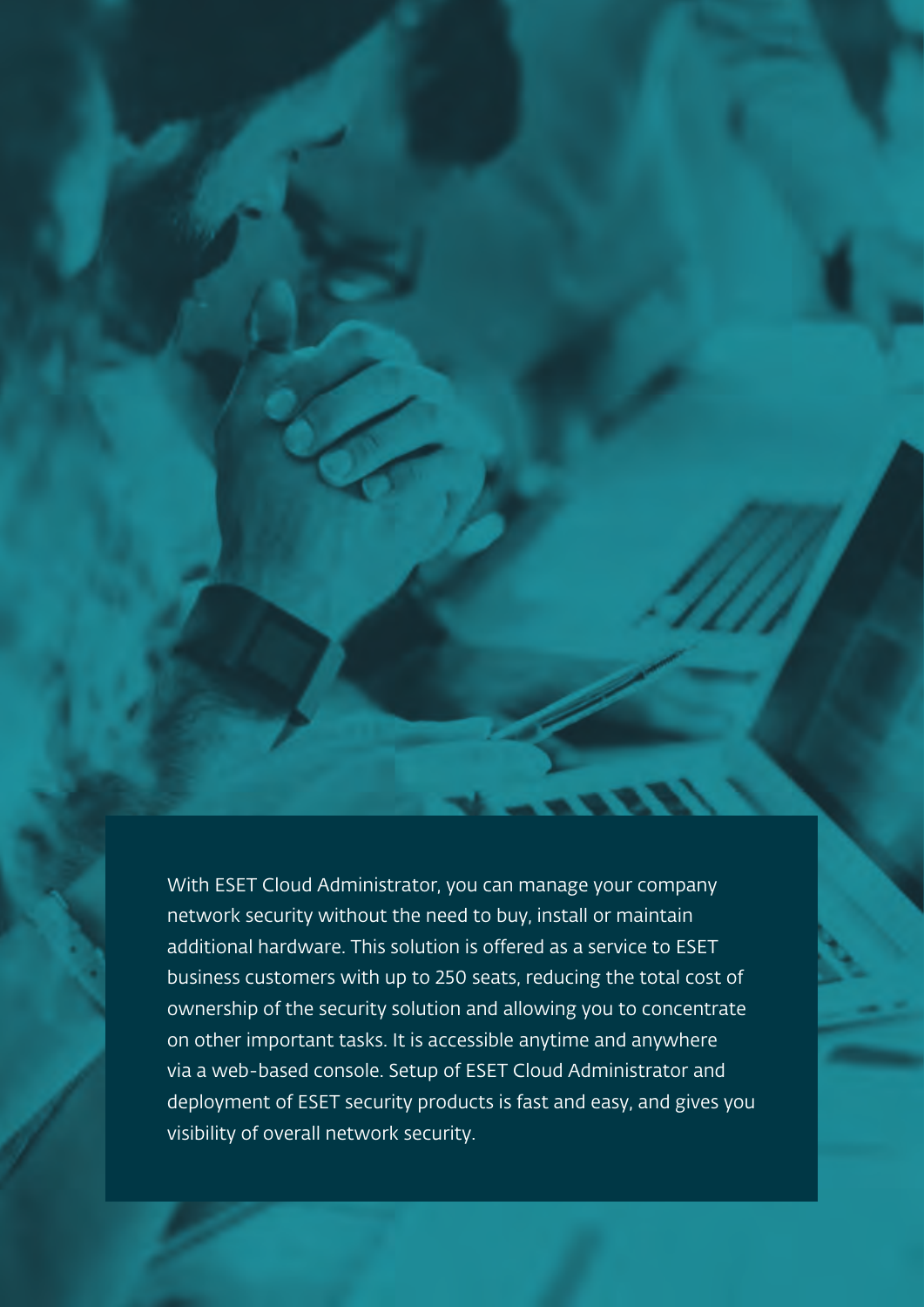## **What's in it for you?**

### **SOFTWARE AS A SERVICE**

ESET Cloud Administrator is offered as a service that runs in the cloud. Managed via a remote web-console, it does not require dedicated hardware, or installation, configuration or maintenance. Setup, server cleanups, upgrades and certificates management are all done automatically in the background, without any need for user input. Users will always benefit from the latest features and improvements without any intervention required.

### **CREATE MANAGED NETWORK**

Building a managed security network starts with connecting endpoints to a remote management console. In ESET Cloud Administrator, live installers are created that contain all important information, including the license key, and deployed to endpoints. After the successful installation of an ESET business product on an endpoint, the security product automatically reports to the console, thus establishing a monitored network.

### **GET VISIBILITY OF ENDPOINT STATUS**

Endpoints continuously report to ESET Cloud Administrator whenever they connect to the internet. The status of the established network is displayed in interactive dashboards that translate data from endpoints to comprehensible charts and tables. Administrators can monitor the overall status in the main dashboard, or drill down to more specific categories to oversee the status of computers, threats or quarantined items.

### **EXECUTE AND AUTOMATE**

Administrators can remotely configure security products on connected endpoints and execute tasks on machines immediately. They can also create policies scheduled to be applied upon specified triggers or as soon as the endpoints connect to the console. The tasks and policies can be applied to specific computers or to static or dynamic groups.

### **RECEIVE REAL-TIME ALERTS**

A great advantage of a managed security network is the possibility to receive immediate warnings even when the administrator is off duty. He or she can set notifications to various events and to various recipients to respond to threats attacking endpoints connected to the network as soon as possible. The admin can also create multiple reports that can visualize the network status and can be printed or shared in digital form.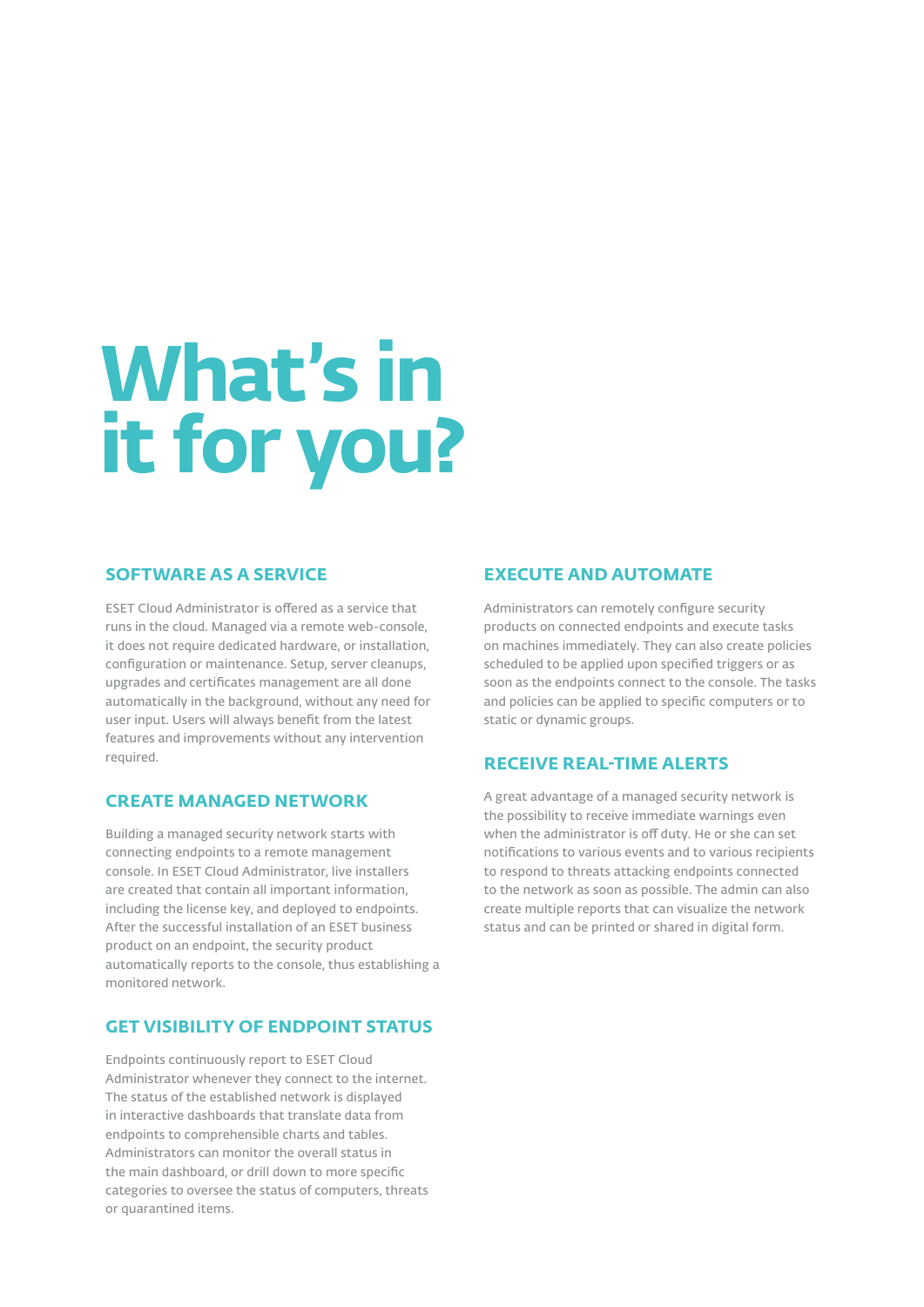ESET Cloud Administrator supports the newest versions of the following ESET security products

ESET Endpoint Antivirus for Windows and OS X/macOS

ESET Endpoint Security for Windows and OS X/macOS

ESET File Security for Microsoft Windows Server

ESET File Security for Linux

ESET Mail Security for Microsoft Exchange Server

ESET Mail Security for IBM Domino

ESET Security for Microsoft SharePoint Server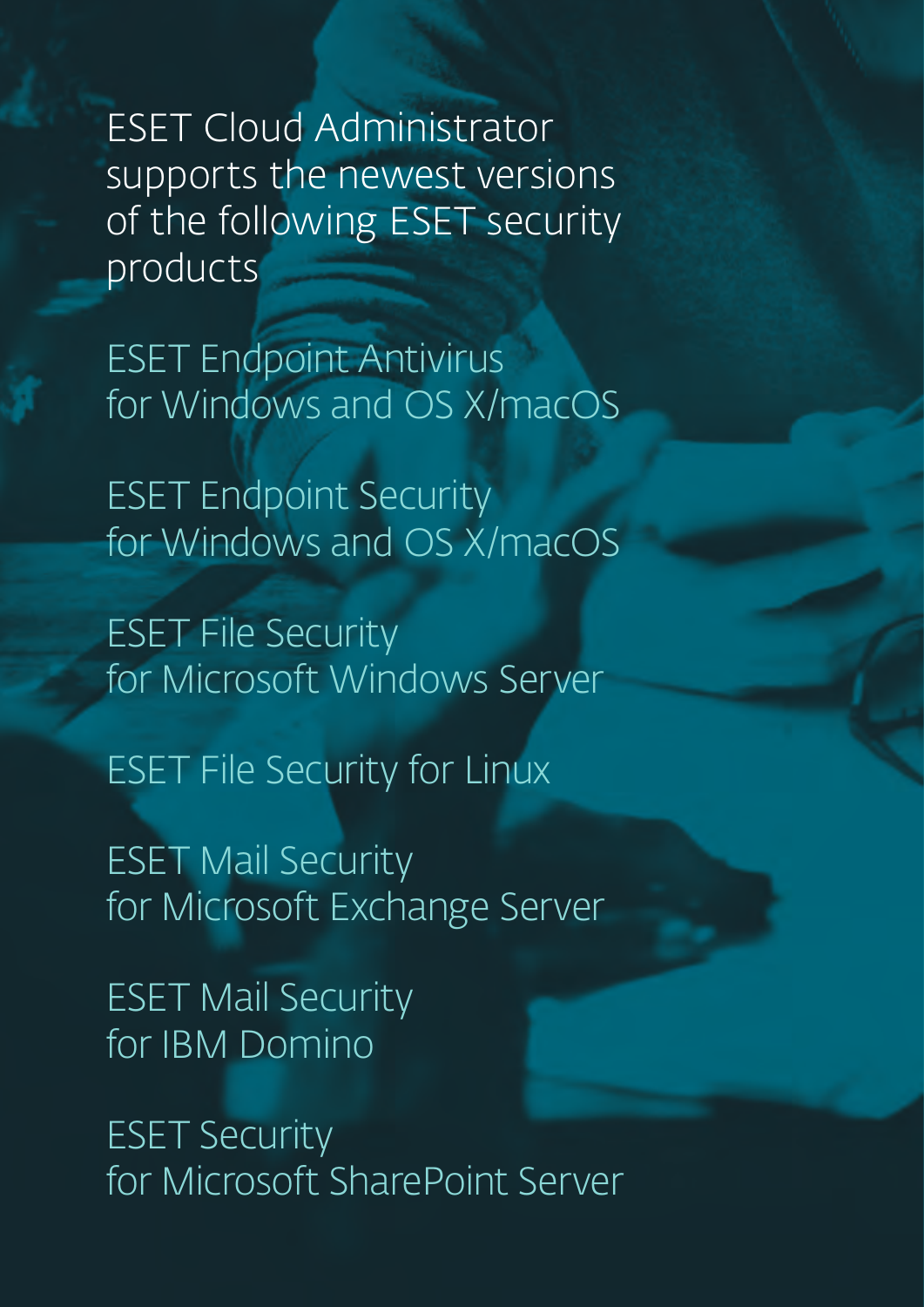### **What's inside?**

### **WEB-CONSOLE**

The data stored in ESET Cloud Administrator is viewed on a web-console accessible via a public internet connection. This serves as a single pane of glass that visualizes data into dashboards and lists, and commands agents to behave according to the administrator's needs. It enables the management and organization of a network of managed devices into static and pre-defined dynamic groups.

### **LIVE INSTALLER**

A small, easily downloadable, pre-configured package, contains all the necessary components – the management agent and the ESET endpoint security product. It installs the security product on the endpoint, automatically connects to the proper cloud instance and activates itself with a valid license. The live installer can be downloaded directly to the endpoint, or a link to the live installer can be sent via email or any other communication tool.

### **SECURITY PRODUCTS**

ESET security products protect client computers and servers against threats. ESET Cloud Administrator supports the newest versions of the following ESET security products: ESET Endpoint Antivirus for Windows and OS X/macOS, ESET Endpoint Security for Windows and OS X/macOS, ESET File Security for Microsoft Windows Server, ESET File Security for Linux, ESET Mail Security for Microsoft Exchange Server, ESET Mail Security for IBM Domino, ESET Security for Microsoft SharePoint Server. In addition to the latest available version, users can choose the version prior to the current one.

### **REMOTE DEPLOYMENT TOOL**

This is a tool that can remotely deploy ESET Cloud Administrator live installer to the network. It has the capability to map the network remotely, sync with Active Directory, or support importing of the targets on which the product will be deployed.

### **FULL DISK ENCRYPTION**

ESET Full Disk Encryption is a feature native to ESET remote management consoles – ESET Cloud Administrator, and ESET Security Management Center. It allows 1-click deployment and encryption of data on connected endpoints. ESET Full Disk Encryption greatly increases your organization's data security and helps you comply with data protection regulations.

### **ESET BUSINESS ACCOUNT**

ESET Business Account is a licensing management platform for business customers that lets you manage licenses. It is the primary entry point for ESET cloud services, including ESET Cloud Administrator.

It allows users to:

- Manage licenses easily
- Create company users and define their access level to the Business Account
- Generate a 30-day trial license for managing the products, including ESET Full Disk Encryption, via ESET Cloud Administrator or on-premise via ESET Security Management Center
- Activate ESET Cloud Administrator to manage your company network security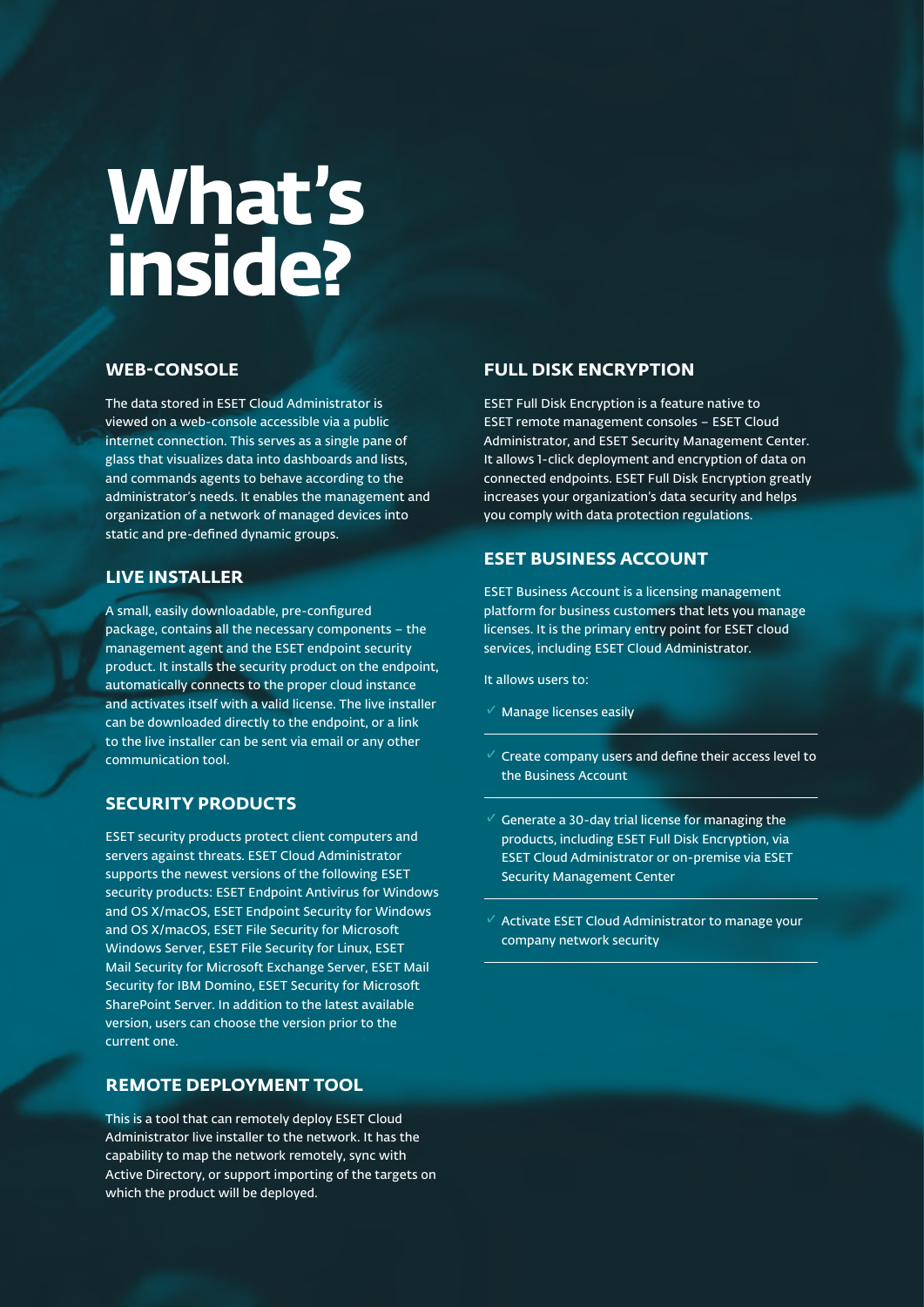### **What makes it so good?**

### **EASY SETUP**

After activation of ESET Cloud Administrator, basic functions are introduced via an "onboarding wizard" that shows the administrator how to add computers, deploy the security product and create a protected network. After successful deployment, the device becomes instantly visible in ESET Cloud Administrator.

### **ONE-CLICK ACTIONS**

ESET Cloud Administrator allows several one-click actions for easier product management. Administrators can use one-click actions to quickly upgrade security products across the entire security network to the latest versions, navigate to threats or resolve different issues such as activation, computer reboot, and OS update.

### **STATIC AND DYNAMIC GROUPS**

Each device is located in a single static group that can be created according to user needs. Static groups can be nested in a tree structure. Dynamic groups show devices based on pre-defined criteria and are essential for automation, in which policies are applied and tasks are executed only when the device matches the inclusion criteria.

#### **MANAGEMENT OF USERS**

Devices in a secured network can be assigned to specific users. This feature gives the administrator the option to filter computers based on users, see their details and check the devices that they use.

### **NOTIFICATIONS**

Administrators need to be informed immediately of issues within the security networks they maintain to be able to trigger the proper actions when needed. ESET Cloud Administrator allows admins to use a set of predefined notifications that are sent to specified email addresses immediately and shown in the dashboard.

### **POLICIES, REPORTS AND TASKS**

ESET Cloud Administrator comes with a pre-created set of policies for the administrator's convenience. These can be assigned to groups or individual computers. The administrator can view reports that are divided into categories and accessed with a single click. All commands which will be executed on a managed computer are sent via a client task, which can be created from the context menus, tool bars and dedicated "Tasks" section, then scheduled and executed according to a defined trigger.

### **INCIDENT OVERVIEW DASHBOARD**

The security-centric dashboard displays the recent status of the security in the network. It shows an incident timeline, groups, detections by computers, and can display the top 10 computers and users that have had security incidents reported.

### **HARDWARE INVENTORY**

ESET Cloud Administrator collects and displays data about hardware installed on endpoints connected in the security network. With the possibility to display data about CPU, RAM, monitors, disk drives, input devices, and printers, including vendor, model, and serial number, it can serve as an overview of the company inventory.

### **CLIENT DETAILS**

This displays comprehensive information about the client: to which dynamic groups it belongs, which security products are installed, its hardware and operating system and who is the user. The information is shown on interactive tiles by category, highlighting unresolved issues.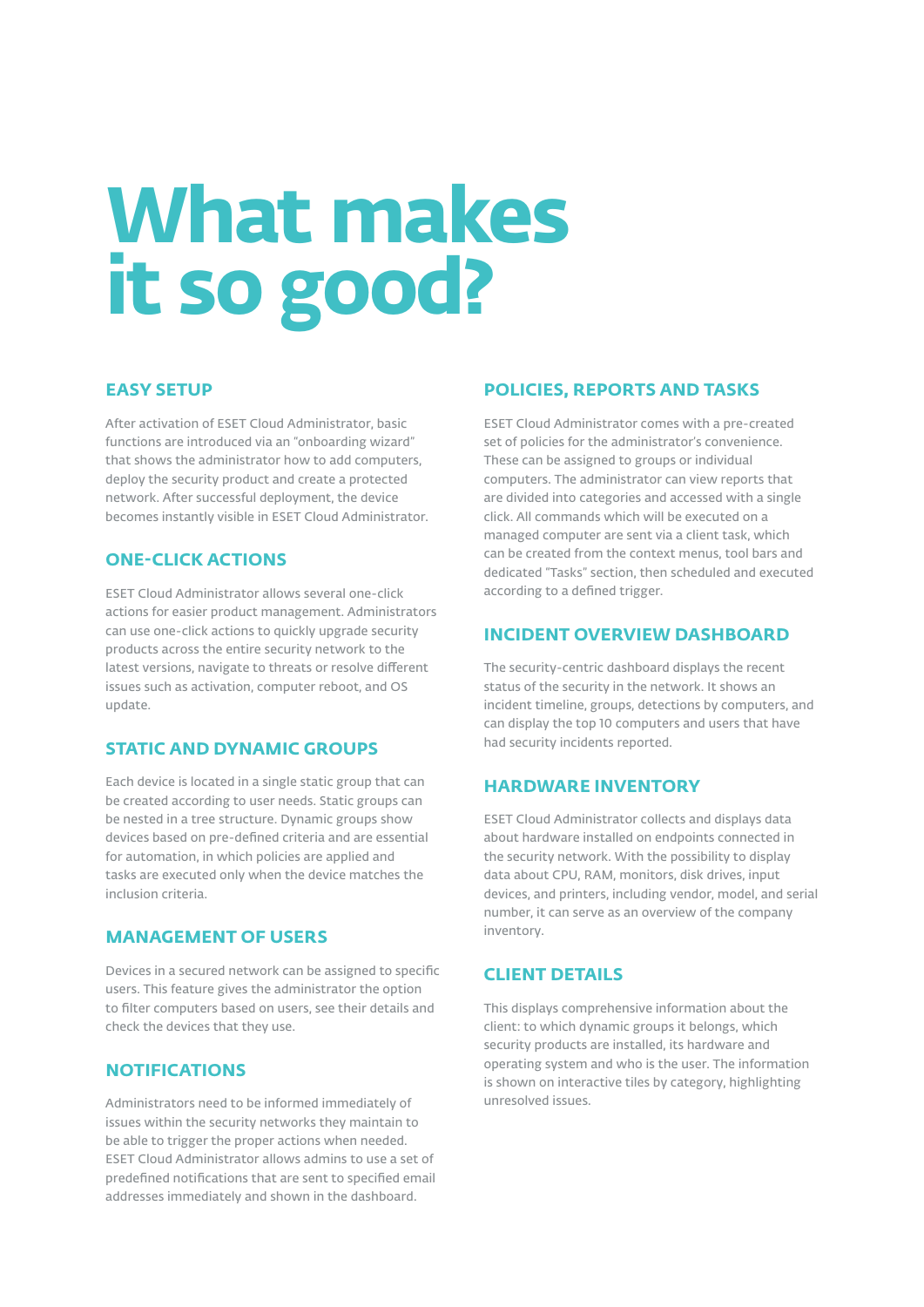

### ESET Cloud Administrator dashboard view

Test our cloud-based remote management. Experience the reliability, convenience and easy management of ESET best-in-class endpoint protection. Register your company with **ESET Business Account** then claim your free trial licence for up to 25 seats including ESET Full Disk Encryption.